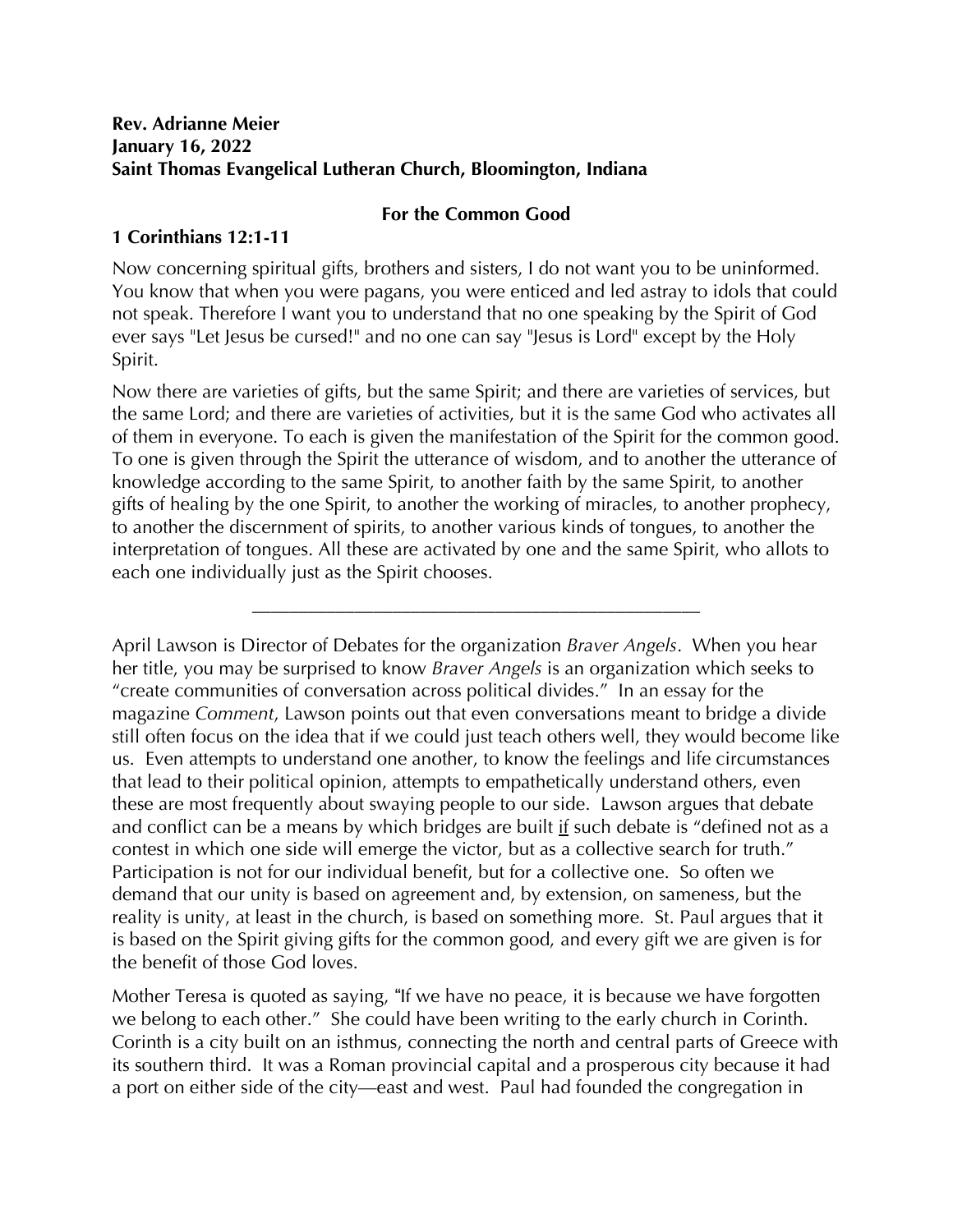Corinth and writes a series of letters from Ephesus to buoy the congregation through conflicts within and conflicts with him and his ministry. One these conflicts, maybe even the heart of the conflicts, is about power and authority and how it is exercised.

In Roman civic society, participating in the common life and politics of the day required people, especially men, to be present for the religious rituals of the city's patron gods. Feasts, parties, and politicking revolved around these rituals. So, as some reckoned it, being a Christian meant denying all of that. It would be idolatry, and followers of the way—disciples of Jesus—should remove themselves from such situations. Others—likely those who had always enjoyed the power and privilege of these rituals—claimed that there was no other god than God, the Father of Jesus Christ, and so these rituals were meaningless religiously. Class struggle played into these conflicts. The church believed all were equal—"there is no longer Jew nor Greek, slave nor free," Paul writes—but the reality in Corinth was that many wanted to hold onto power in their community and many wanted to have or preserve that power in the church.

Members of the community decided that the root of power in the church was spiritual gifts. They claimed special knowledge and spoke in untranslatable tongues. Those with knowledge acted like fools; those with tongues formed cliques that disrupted worship. Those who had the freedom to come and go as they pleased would eat every morsel of the communal agape feasts, leaving nothing for the late-arriving Christian slaves who must first finish their work before often sneaking off to worship.

Receiving both high-minded letters from the congregation elite and a report from Chloe's people, that is, Chloe's slaves, Paul writes to the community. He answers their questions and concerns thoroughly, but he also consistently returns the themes of unity and community. When he finally gets the spiritual gifts, the currency of power within the community, he says—and I love how Eugene Peterson puts this in his paraphrase/translation *The Message*, "God's various gifts are handed out everywhere; but they all originate in God's Spirit. God's various ministries are carried out everywhere; but they all originate in God's Spirit. God's various expressions of power are in action everywhere; but God [God's self] is behind it all. Each person is given something to do that shows who God is: Everyone gets in on it, everyone benefits." The power of the gifts isn't possessing them, it is in their use by and for the community. They aren't intended to divide, but to lift up one another.

Frederick Buechner's famous definition of vocation certainly fits: "The place God calls you to is the place where your deep gladness and the world's deep hunger meet." But there is also Henri Nouwen's, "In a world so torn apart by rivalry, anger, and hatred, we have the privileged vocation to be living signs of a love that can bridge all divisions and heal all wounds." We are gifted not for our own sake, but for the sake of others.

A few days ago, a friend and colleague of mine, the Rev. Zach Parris, campus pastor at the University of Colorado Boulder, shared his sermon on the Wedding at Cana. In the story, Parris identified a conflict for Jesus—a conflict between Jesus's ideals and caring for the people he loved. And whenever that conflict arises, Jesus always picks the people. He uses this amazing power—to turn water into wine—to gladden a wedding feast and lift up